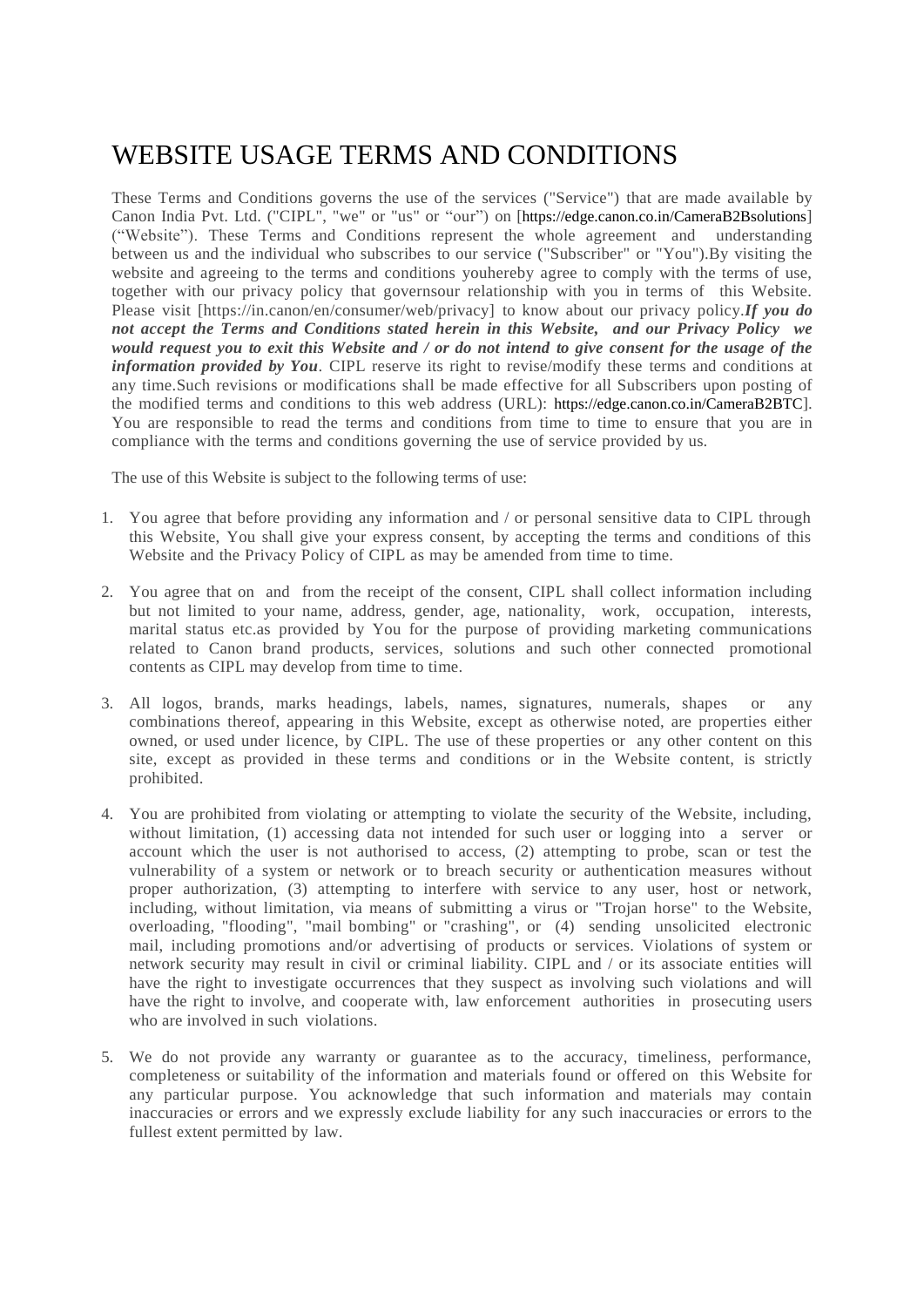- 6. Your use of any information or materials on this Website is entirely at your own risk, for which we shall not be liable. It shall be your own responsibility to ensure that any products, services or information available through this Website meet your specific requirements.
- 7. You agree to defend, indemnify, and hold harmless CIPL and/ or its associate entities, their officers, directors, employees and agents, from and against any claims, actions or demands, including without limitation reasonable legal and accounting fees, alleging or resulting from your use of the Website material or your breach of these terms and conditions of Website use and the Privacy Policy. From time to time, this Website may also include links to other websites. These links are provided for your convenience to provide further information. They do not signify that we endorse the Website(s). We have no responsibility for the content of the linked website(s).
- 8. This Website may contain links to other Websites. These links are provided solely as a convenience to you. Wherever such link/s lead to sites which do not belong to CIPL and / or its associate entities, CIPL is not responsible for the content of linked sites and does not make any representations regarding the correctness or accuracy of the content on such Websites. If you decide to access such linked Websites, you do so at your own risk. Similarly, this Website can be made accessible through a link created by other Websites. Access to this Website through such link/s shall not mean or be deemed to mean that the objectives, aims, purposes, ideas, concepts of such other Websites or their aim or purpose in establishing such link/s to this Website are necessarily the same or similar to the idea, concept, aim or purpose of our Website or that such links have been authorised by CIPL and / or its associate entities. We are not responsible for any representation/s of such other Websites while affording such link and no liability can arise upon CIPL and / or its associate entities consequent to such representation, its correctness or accuracy. In the event that any link/s afforded by any other Website/s derogatory in nature to the objectives, aims, purposes, ideas and concepts of this Website is utilized to visit this Website and such event is brought to the notice or is within the knowledge of CIPL and / or its associate entities, civil or criminal remedies as may be appropriate shall be invoked against you.
- 9. Your use of this Website and any dispute arising out of such use of the Website shall be subject to the laws of India and courts at Delhi shall have exclusive jurisdiction, without regard to provisions of conflict of law.
- 10. The services provided by us through this website may be terminated in the event youviolate any of the terms and conditions of this website or express your intent to opt out from using the services provided toyou to by CIPL.
- 11. TO THE EXTENT PERMISSIBLE UNDER APPLICABLE LAWS, NO WARRANTY IS GIVEN THAT THE WEBSITE WILL OPERATE ERROR-FREE OR THAT THIS WEBSITE AND ITS SERVER ARE FREE OF COMPUTER VIRUSES OR OTHER HARMFUL MECHANISMS. IF YOUR USE OF THE WEBSITE RESULTS IN THE NEED FOR REPLACING DATA, CIPL AND / OR ITS ASSOCIATE ENTITIES ARE NOT RESPONSIBLE FOR THOSE COSTS.
- 12. THE WEBSITE IS PROVIDED ON AN 'AS IS' BASIS WITHOUT ANY WARRANTIES EITHER EXPRESS OR IMPLIED WHATSOEVER. CIPL AND / OR ITS ASSOCIATE ENTITIES, TO THE FULLEST EXTENT PERMITTED BY LAW, DISCLAIMS ALL WARRANTIES, INCLUDING THE WARRANTY OF FITNESS FOR A PARTICULAR PURPOSE AND MAKES NO WARRANTIES ABOUT THE ACCURACY, RELIABILITY, COMPLETENESS, OR TIMELINESS OF THE CONTENT, SERVICES, SOFTWARE, TEXT, GRAPHICS, AND LINKS.

13.In no event shall CIPL, or any parties, organisations or entities associated with the corporate brand name "Canon" or otherwise, mentioned at this Website be liable for any damages whatsoever (including, without limitations, incidental and consequential damages, lost profits, or damage to computer hardware or loss of data information or business interruption) resulting from the use or inability to use the Website and the Website material, whether based on warranty, contract, tort, or any other legal theory, and whether or not, such organisations or entities were advised of the possibility of such damages.